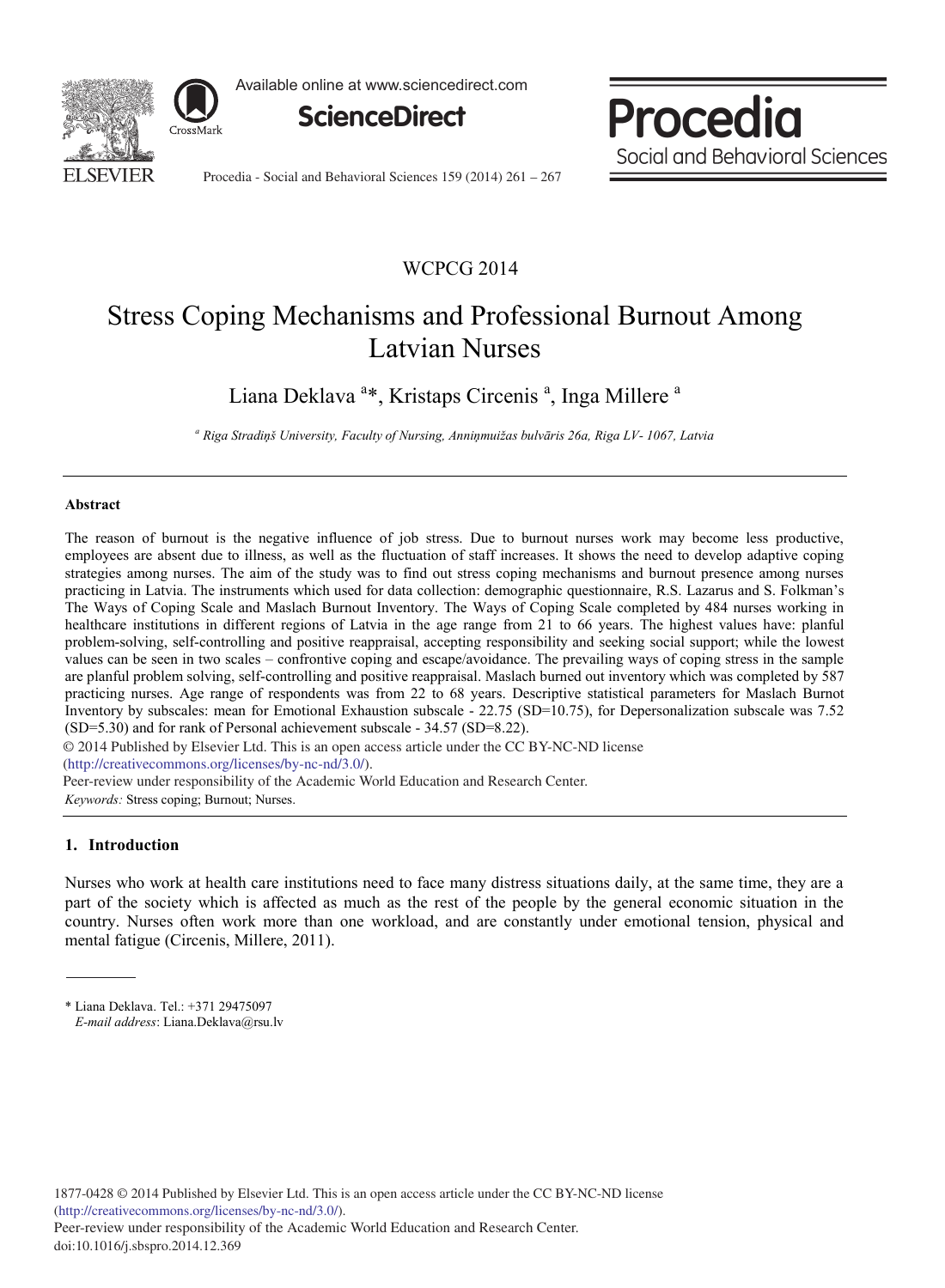Sustained fatigue caused by work may lead to a chain of symptoms which leave negative effect on the quality of professional actions and on the physical life of a medical person himself/herself (Tselebis, Moulou, & Ilias, 2001). Therefore, the typical psychosocial issues for nurses are the burnout syndrome and compassion fatigue. The burnout syndrome is mentioned as one of the main health issues concerning work among the professionals in health-care (Hochwalder, 2007). The most frequently mentioned stress factors for nurses in study performed in Latvia were "risk of infection", "Inadequate remuneration for work", "Emotionally intensive work with people", "Large (inadequate) amount of work" and "Intensive work" (Circenis, Millere, 2012).

Due to compassion fatigue and burnout, nurses` work may become less productive; employees are absent due to illness, as well as the fluctuation of staff increases (Demir, Ulusoy & Ulusoy, 2003; Najjar, Davis, Beck-Coon,  $\&$ Doebbeling, 2009).

Several authors (Kravits McAllister-Black, Grant, & Kirk, 2010) consider that a high stress level and burnout are considered to be serious reasons why nurses sometimes want to change work in which the stress level is much lower.

Nurses constitute the major part of healthcare personnel; the standard of nurse's profession defines common skills in the field and specific professional skills which constitute in nurse's professional behaviour. The given study examines such personality factors which develop during a person's lifetime; they are influenced by the process of socialization, life experience, and environmental conditions. They are the factors which may change or it is possible to alter those thus developing particular qualities. These factors include: ways of coping stress, emotional intelligence, the locus of subjective control. Stress coping strategies are they ways of reducing internal anxiety and discomfort which have been acquired and applied by a person depending on particular personal quality (Folkman, Lazarus, 1988).

In Latvia, the provision of human resources in the healthcare has decreased since 2008. It is alarming that in 2010, only 55% of newly-graduated doctors and 16% of newly-graduated nurses started to work at medical institutions in Latvia, while 4% of doctors and 3% of nurses left their jobs in the industry (Keris, 2011).

The healthcare workforce migration to other European countries has become a major problem in recent years. The majority of nurses chose the United Kingdom, Ireland, the USA, Italy and Norway as their destination countries. A considerable number of them finish their medical studies and start working in other fields (Karaškevica, 2010). The internal and external migration of medical professionals has been observed more frequently. Its causes may be related to both the conditions related to work environment and personality factors.

# **2. Objective**

The aim of the study was to find out stress coping mechanisms and burnout presence among nurses practicing in Latvia.

#### **3. Methods**

Research performed using quantitative method. The instruments which used for data collection: demographic questionnaire, Maslach Burnout Inventory (Maslach, Leiter) and Lazarus and Folkman's The Ways of Coping Scale (Folkman & Lazarus, 1998). To measure ways of coping we used R.S. Lazarus and S. Folkman's The Ways of Coping Scale (Folkman & Lazarus, 1998). The instrument consists of eight scales (Folkman and Lazarus, 1998). Each of the scales determine way of coping, which has been applied to an individual's life experience as it had been identified by each of the respondents. The mean values of all scales (ways of coping) and the mean values of coping strategies were calculated. The division of scales and the descriptive statements are the following - Problem-oriented coping is characterized by the following ways of coping: Confrontive coping, Planful problem-solving, Seeking social support. Emotion-oriented coping is characterized by the following ways of coping: Distancing, Selfcontrolling, Accepting responsibility, Escape or avoidance, Positive reappraisal. To measure burnout we used Maslach 22 - item Burnout Inventory (MBI). It is the well-studied measurement of burnout in the literature is the Maslach Burnout Inventory. Maslach and Jackson first developed a measure that weighs the effects of emotional exhaustion, depersonalization, and reduced sense of personal accomplishment. MBI assesses emotional exhaustion, depersonalization and the lack of personal achievement (Schaufeli, & Dierendonck, 1995). It was used in 473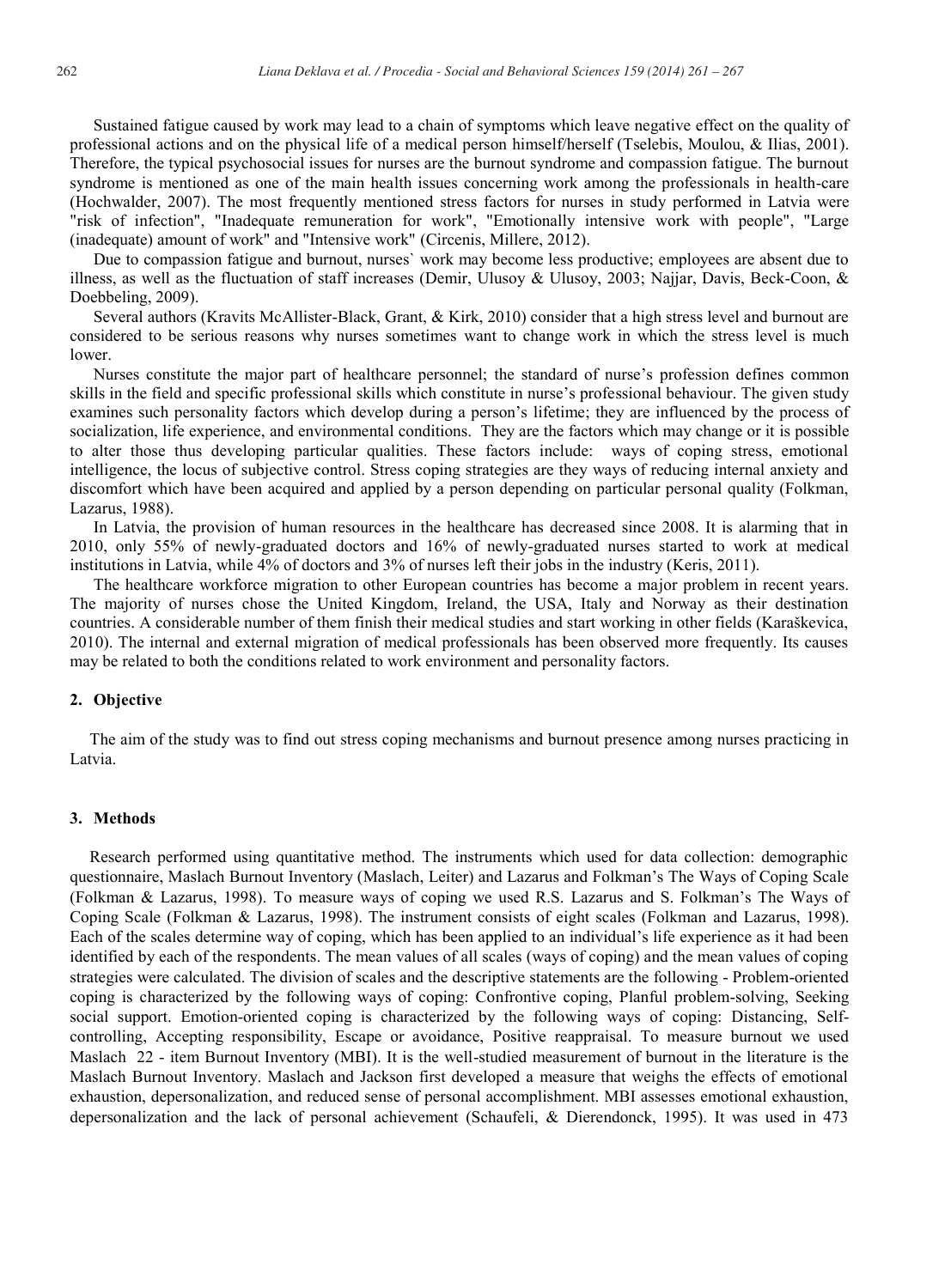studies, and 538 disertations from 1978. till 1996. (Shaufeli, & Enzmann, 1998). According to the literature data (Maslach, Jackson & Leiter, 1996), Cronbach's alpha for subscales were (n=1316): Emotional exhaustion subscale  $-0.90$ , depersonalization subscale  $-0.79$ , and reduced sense of personal accomplishment subscale  $-0.71$ . The data processing was performed using the SPSS 18.0 programme. The data analysis was carried out using Spearman's correlation, Student's t-test, mono-factorial dispersion analysis, LSD Post Hoc test.

## **4. Results**

The Ways of Coping Scale completed by 484 nurses working in healthcare institutions in different regions of Latvia in the age range from 21 to 66 years, the average age in the sample is 42 years.

Descriptive statistics indicators indicate that the mean values of coping strategies in the sample are similar – problem-oriented coping is 1.47 with SD 0.35 and emotion-oriented coping is 1.45 with SD 0.30 (min= 0; max= 3). Assessing the data obtained from the whole study sample regarding coping scales it could be noted that the mean values of the scales lie within 1. 15 - 1. 70 intervals. The following scales have the highest values: planful problemsolving  $(M=1.70, SD=0.47)$ , self-controlling and positive reappraisal  $(M=1.64, SD=0.44)$ , accepting responsibility  $(M=1.61, SD=0.48)$  and seeking social support  $(M=1.58, SD=0.48)$ ; while the lowest values can be seen in two scales – confrontive coping  $(M=1.15, SD=0.42)$  and escape/avoidance  $(M=1.18, SD=0.43)$ .

Table 1. Mean values for Ways of Coping in The Sample and Dynamics in Different Age Groups

| of<br>Ways<br>coping               | Sample Indicators<br>(n 484) |           | Age group 21-35 years (n<br>Age group 36-51 years<br>139)<br>(n 258) |           |      | Age group 52-76 years<br>(87) |      |      |
|------------------------------------|------------------------------|-----------|----------------------------------------------------------------------|-----------|------|-------------------------------|------|------|
|                                    | M                            | <b>SD</b> | M                                                                    | <b>SD</b> | M    | <b>SD</b>                     | M    | SD.  |
| Confrontive<br>coping<br>Planful   | 1,15                         | 0,42      | 1,23                                                                 | 0.40      | 1,12 | 0,43                          | 1,12 | 0,39 |
| problem-<br>solving                | 1,70                         | 0,47      | 1,70                                                                 | 0.48      | 1,67 | 0,47                          | 1,77 | 0,46 |
| Distancing                         | 1,29                         | 0,45      | 1.30                                                                 | 0.41      | 1,24 | 0,47                          | 1,41 | 0,39 |
| Self-<br>controlling               | 1,64                         | 0,44      | 1,65                                                                 | 0,45      | 1,63 | 0,43                          | 1,68 | 0,43 |
| Escape or<br>avoidance             | 1,18                         | 0,43      | 1,23                                                                 | 0,44      | 1,15 | 0,45                          | 1,16 | 0,37 |
| Accepting<br>responsibility        | 1,61                         | 0,48      | 1,59                                                                 | 0,44      | 1,60 | 0,49                          | 1,74 | 0,51 |
| Positive<br>reappraisal<br>Seeking | 1,64                         | 0,44      | 1,61                                                                 | 0,44      | 1,64 | 0,40                          | 1,69 | 0,45 |
| social<br>support                  | 1.58                         | 0,48      | 1,61                                                                 | 0,44      | 1,57 | 0.49                          | 1,54 | 0,52 |

Assessment of the data regarding ways of coping in the age group 21-35 years indicates that the mean values of coping scales lie within  $M=1.23$  -  $M=1.70$  interval. They are higher in the following scales - planful problemsolving (M=1.70, SD=0.48), self-controlling (M=1.65, SD=0.45), seeking social support and positive reappraisal  $(M=1.61, SD=0.44)$  as well as accepting responsibility  $(M=1.59, SD=0.44)$ . The lowest values are displayed in two scales – escape/avoidance (M=1.23, SD=0.44) and confrontive coping (M=1.23, SD=0.40).

The mean values of coping scales for the age group 36-51 years are similar to the values in the age group 21-35 years. Both the highest values and the lowest statistical indicators are characteristic to equivalent scales. The highest values- planful problem-solving  $(M=1.67, SD=0.47)$ , positive reappraisal  $(M=1.64, SD=0.40)$ , self-controlling  $(M=1.63, SD=0.43)$ , accepting responsibility  $(M=1.60, SD=0.49)$  and seeking social support  $(M=1.57, SD=0.49)$ . The least frequently used ways of coping in this age group are confrontive coping  $(M=1.12, SD=0.43)$  and escape/avoidance (M=1.16, SD=0.37). Comparing the obtained results with the youngest respondents' age group (21-35 years), it is possible to note the following trends: firstly - there are present previously more frequently applied ways of coping although their mean values decrease; secondly - the most considerable difference in values can be observed in the scale of confrontive coping, the scale of escape/avoidance and the scale of distancing, which may indicate that these ways of coping in this age group are less commonly used than in the youngest age group.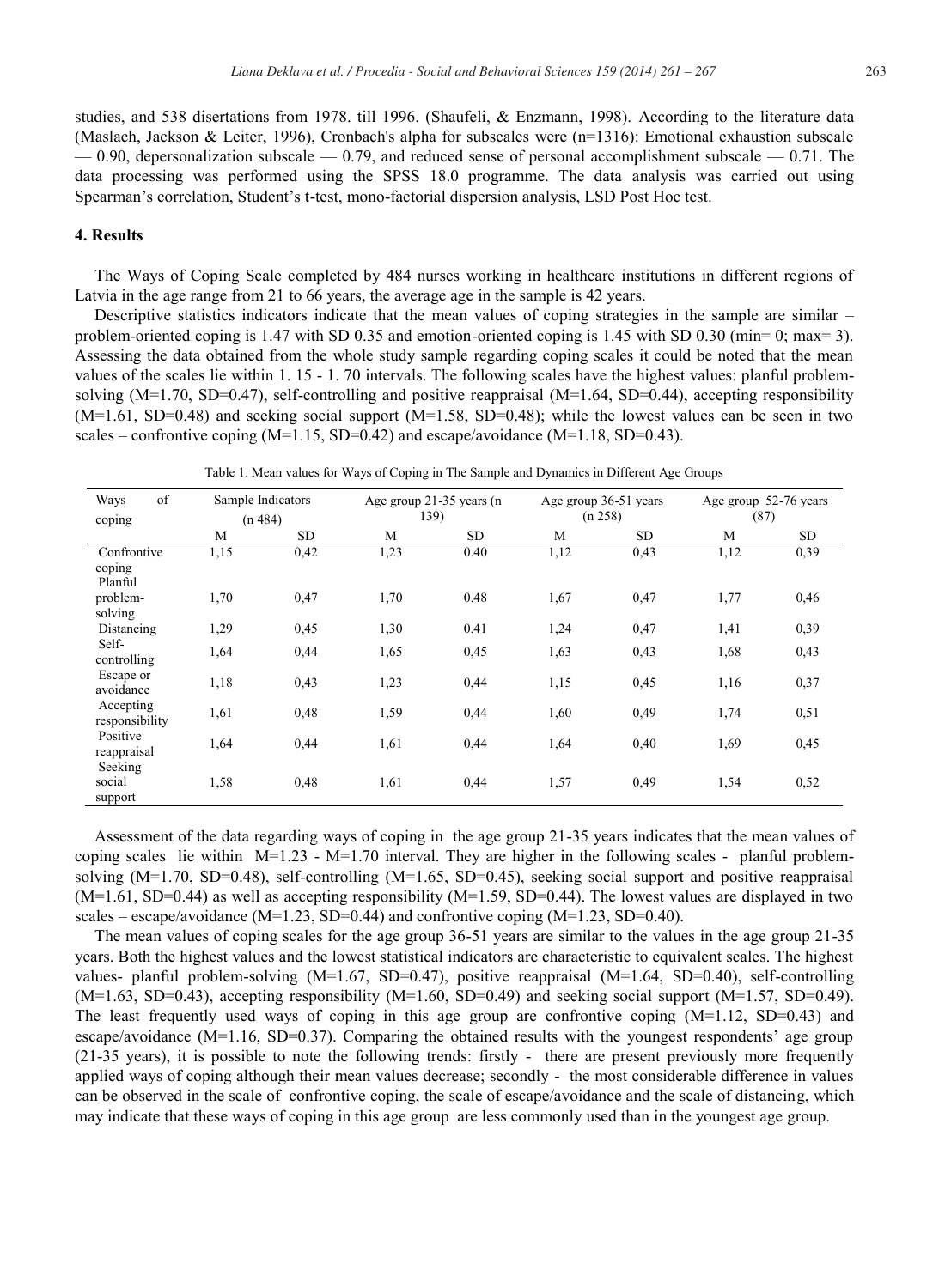The highest and the lowest in the age group of the oldest respondents (52-76 years) repeatedly show similar scales in ways of coping. It should be noted, that, in this age group, there are the highest values in the scales which predominate in younger age groups, particularly this relates to two scales - planful problem-solving (M=1.77, SD=0.46) and accepting responsibility  $(M=1.74, SD=0.51)$ , which may indicate that these ways of coping are more frequently used as the age increases; this assumption could be also attributed to the scale of distancing, where the values in this age group are the highest  $(M=1.41, SD=0.39)$ .

Maslach burned out an inventory which was completed by 587 practicing nurses. Age range of respondents was from 22 to 68 years (M=41.80; SD=8.91). All nurses involved in the survey were women. Work experience in the profession of nursing ranged from half year to 46 years (M=19.13; SD=8.99).

Evaluating the data obtained with the normal distribution was calculated Kolmogorov-Smirnov factor. It should be noted that the normal distribution did not match any subscale data empirical distribution.

Descriptive statistical parameters for Maslach Burnot Inventory by subscales are shown in Table 2. Mean for Emotional Exhaustion subscale - 22.75 (SD=10.75), for Depersonalization subscale was 7.52 (SD=5.30) and for rank of Personal achievement subscale - 34.57 (SD=8.22).

| Table 2. Descriptive statistic parameters of Maslach Burnot Inventory (n=587) |                     |                       |                      |  |  |  |  |
|-------------------------------------------------------------------------------|---------------------|-----------------------|----------------------|--|--|--|--|
|                                                                               | MBI emotional       | MBI depersonalization | MBI reduced sense of |  |  |  |  |
|                                                                               | exhaustion subscale | subscale              | personal             |  |  |  |  |
|                                                                               |                     |                       | accomplishment       |  |  |  |  |
| Mean                                                                          | 22.75               | 7.52                  | 34.57                |  |  |  |  |
| Std. Deviation                                                                | 10.75               | 5.30                  | 8.22                 |  |  |  |  |
| Minimum                                                                       | 0                   | 0                     | 9                    |  |  |  |  |
| Maximum                                                                       | 53                  | 30                    | 48                   |  |  |  |  |

To find out whether there are statistically significant differences between different age groups averages were calculated Mann-Whitney U criterion, as well as between nurses with different work experience in the profession and between different professional profiles of the respondents. The statistically significant differences observed in the emotional exhaustion subscale averages between age group of 41-50 years and 51-60 years. Group of nurses aged 51-60 years was statistically significantly higher average emotional exhaustion subscale (p<0.05). Other subscales statistically significant differences were not found.

Assessing obtained results, it was found out that there are present are statistically significant relationship among ways of coping and burnout. There are statistically significant relationship between Avoidance and Emotional Exhaustion ( $r=0,37$ ,  $p<0,01$ ), Depersonalization ( $r=0,25$ ,  $p<0,01$ ), Personal achievement reduction ( $r=-0,21$ , p<0,05); between Confrontive coping and Emotional Exhaustion ( $r=0,24$ ,  $p<0,01$ ), Depersonalization ( $r=0,23$ , p<0,01); between Accepting responsibility and Emotional Exhaustion (r=0,23, p<0,05); between Positive reappraisal and Personal achievement reduction ( $r=0.23$ ,  $p<0.05$ ).

#### **5. Discussion**

The results of coping in the sample show that the emotion-oriented and problem-oriented coping strategies are employed equally, as there are minimal differences in their mean values. The prevailing ways of coping stress in the sample, after assessment of the indicators in the scales, are planful problem solving (characterizes problem-oriented coping strategy), self-controlling and positive reappraisal (characterizes emotion-oriented coping strategy), which may indicate that these ways of coping are used by the sample more frequently. Similar results were obtained (Healy & McKay, 2010) in the study where the leading coping strategies among nurses were identical to the results of the given study, where planful problem solving was the most frequently used WCS. Chang (Chang 2007), in his study of hospital nurses in Australia and new Zealand, also has pointed out that planful problem solving is the most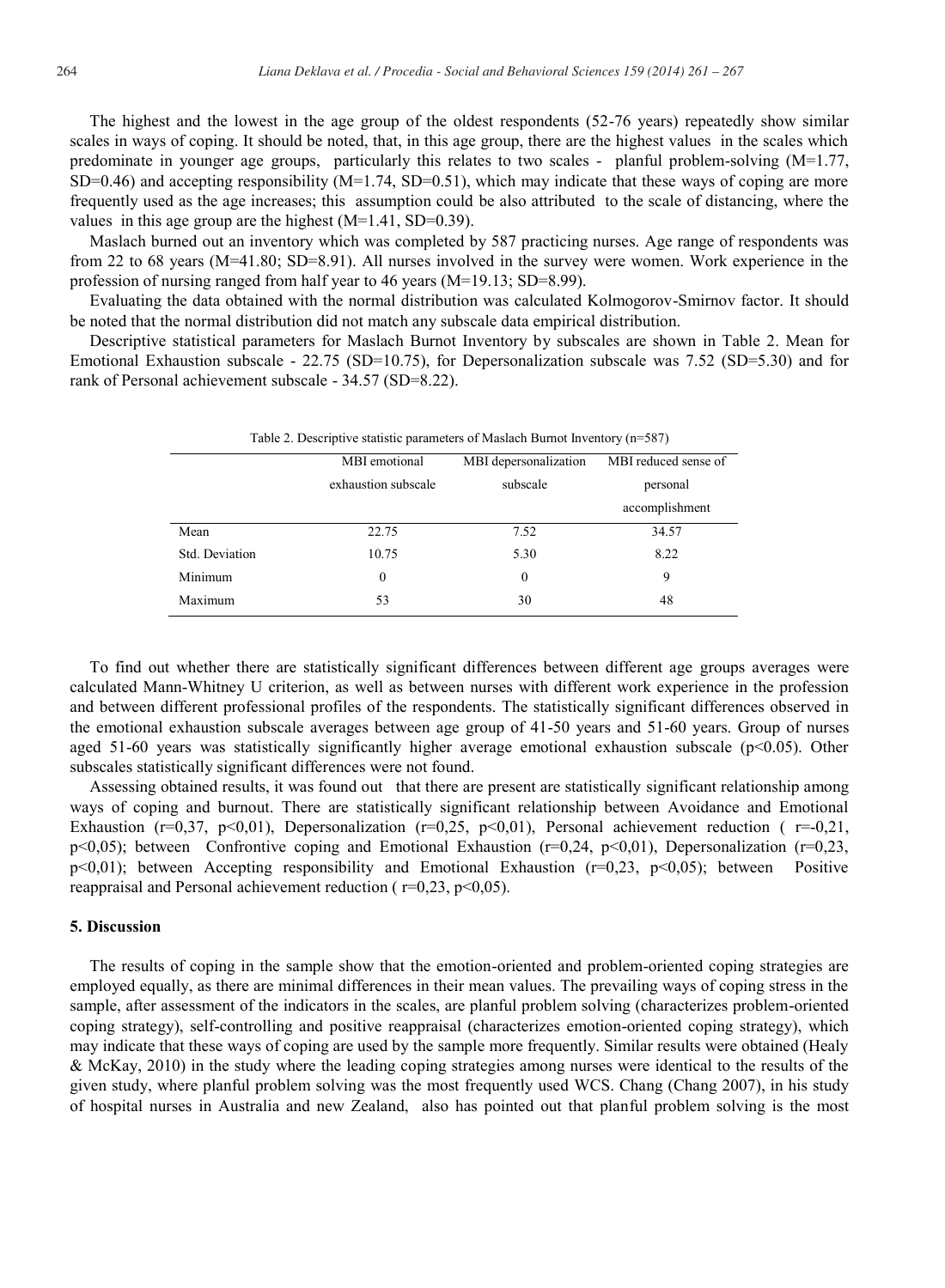common coping strategy which is followed by self-controlling and seeking social support. The goal of selfcontrolling is to regulate emotions and behaviour while seeking social support is characterized by thriving for information, real (tangible) and emotional support (Folkmann & Lazarus 1988). The acquired data correspond to the results which were obtained in the study on coping stress in Australian nurses when it was discovered that the applied ways of coping are seeking support, self controlling and positive reappraisal (Lim, Bogossian, Ahern, 2010). The tendency which was revealed by the study concerning frequent use of positive reappraisal among nurses is consistent with the earlier studies by Folkman, Lazarus, Pimly and Novachek in which it was concluded that there are coping differences in gender cross-section - women are more likely to use positive reappraisal (Parker, Endler, 1992).

The total sample data indicates that the most frequently used way of coping is "planful problem-solving" (M=1.70, SD=0.47), which characterizes problem-oriented WCS, which can be evaluated as positive parameters of the sample, as, according to the research data (Chang 2006), mental health indicators are higher in those nurses who apply problem-oriented stress coping strategy. Rodhem and Bell's (Rodham & Bell 2002) several-year research results, in their turn, provide evidence that the nurses who had chosen problem-oriented coping were able to successfully resist and effectively overcome stress and displayed higher job satisfaction. However, there are two high mean scores for the WCS which characterize emotion-oriented WCS - "self-controlling" and "positive reappraisal" (M=1.64, SD=0.44). That it could be possible to assume that the nurses employ both SCS. Nurses' tendency to use emotion-oriented stress coping strategy is associated with their psychological competences, the corresponding to the nurse's role self-image, professionally significant behaviour and personality traits (Shirey, 2006). Analysing WCS mean scores over age groups, it is possible to draw a conclusion , that the spectrum of the WCS remains the same in the sample, although younger nurses make use of one more significant WCS - "seeking social support", which may be connected with the feeling of insecurity, lack of life and work experience in comparison to older nurses. Chang (Chang 2007) also stresses out the significance of seeking social support as it was one of the most frequently used WCS among Australian nurses. According to his views, the patient care should be carried out evaluating social support as stress coping strategy. Social support is equally significant to the nurses 'perception of stress, where it serves as a "buffer". In case of lack of social support, nurses can experience stress to greater extent. Effectiveness of social support as one of the strategies is ambiguous, because in some studies it is more classified as problem-oriented coping strategy (Tully, 2004). With the reference to Folkman & Lazarus (1980), seeking social support may be considered as either problem-oriented or stress-oriented coping strategy depending on the situation. Significance of social support has also been revealed in other studies, where nurses expressed the necessity of greater support from direct manager and organization (Judkins & Ingram, 2002). The following ways of coping are less characteristic to the sample: confronting coping and escape/avoidance. Taking into account the above mentioned data, it is possible to conclude that the nurses more frequently apply analytical approach to coping, make deliberate efforts to change the problem, to control their feelings, behaviour and to generate positive results focusing on their personal growth. Besides that, efforts to avoid the problem, showing a certain level of hostility and risk-taking are less frequently used.

The overall average MBI indicators of the selected nurses are comparable with the data accessible in the literature. Averages for Maslach Burnot Inventory by subscales among Latvian surgical care nurses sample (Circenis et al., 2011) were comparable with current study - for Emotional Exhaustion subscale - 23,49 (SD=10,82), for Depersonalization subscale was  $6,65$  (SD=5,36) and for rank of personal success subscale -  $36,73$ (SD=6,97).The highest indicators of emotional exhaustion, comparing with the data of the selected nurses, are found in the research carried out in the Hungary and Greece (Kovacs et al., 2010; Bratis et al., 2009), on the other hand, the lowest indicators are found in research done in Poland and Belgium (Van Bogaert et al., 2009; Ksiazek et al., 2011). This may be explained by the different economic situation among the countries, as well as the peculiarities of working conditions, salary and other factors.

It is possible that the showings are influenced also by the age distribution and work experience of the selected nurses, because it is mentioned in the literature that younger professionals are more subjected to the risk. (Schaufeli, & Enzmann, 1998; Potter, 2006; Bush, 2009).

The average showings of the depersonalization among the selected nurses are higher in comparison to the study carried out in the Poland and Belgium (Van Bogaert et al., 2009; Ksiazek et al., 2011). It can be explained by the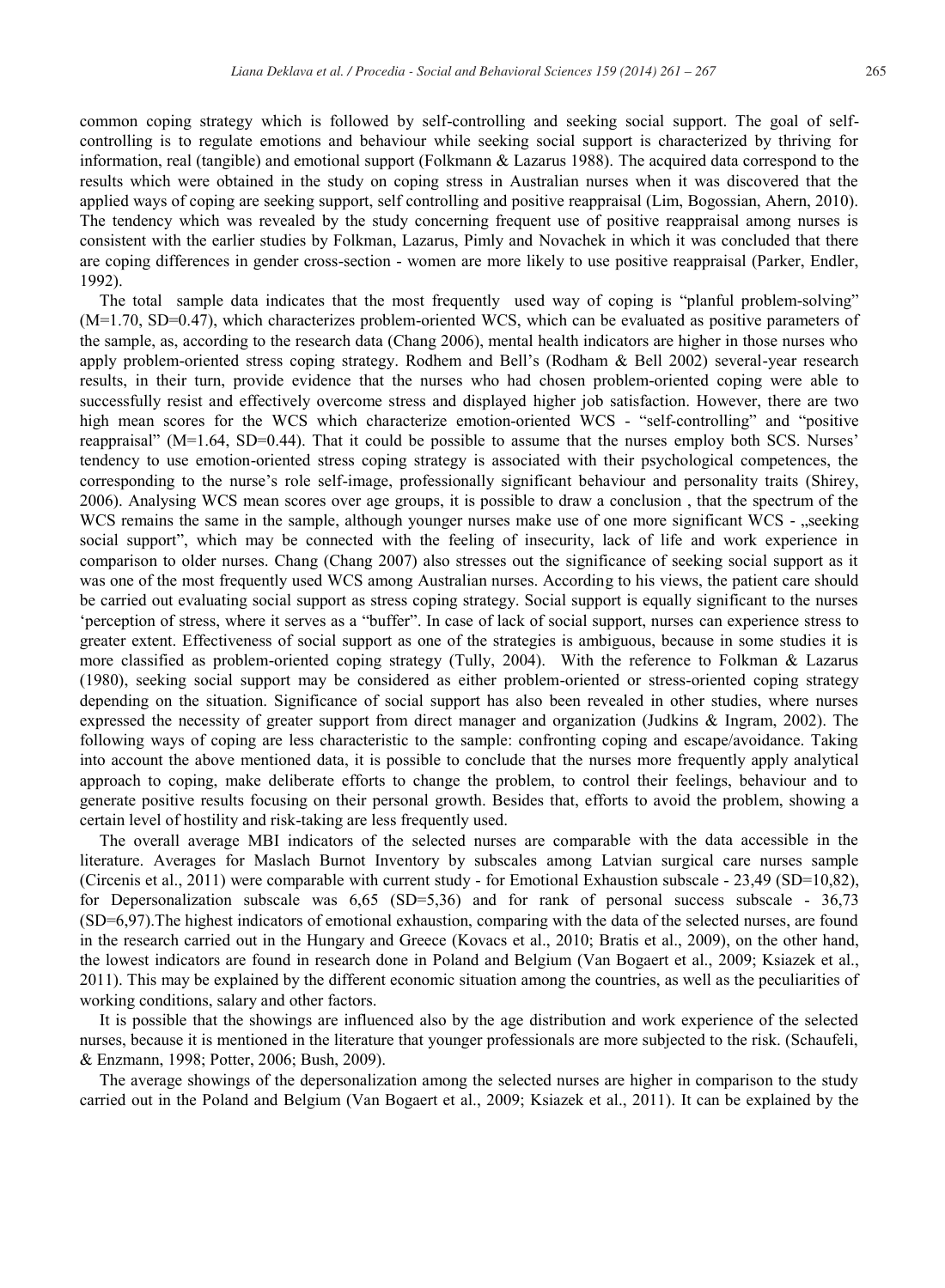peculiarities of the daily work the selected nurses do – a vast number of patients in medical – care, longer working hours when comparing to other countries.

The scores of the personal achievements subscale are relatively high in comparison to the rest of the data of the studies (Van Bogaert et al., 2009; Ksiazek et al., 2011), which demonstrate that the selected nurses are more prone to professional development and growth.

#### **6. Conclusions**

The Maslach burnout inventory results shows burnout presence in all three dimensions - Emotional Exhaustion, Depersonalization and Personal achievement reduction. The nurses equally frequently employ problem-oriented and emotion-oriented strategies of coping stress, besides that, planful problem solving, selfcontrolling and positive reappraisal are the most often applied ways of coping stress, while confrontive coping and escape/avoidance are less common. Results indicate that more nurses use the "escape / avoidance" and confrontive coping as WCS, the higher their Emotional Exhaustion. On the other hand, is more typical of depersonalization which nurses use avoidance and confrontive coping.

### **References**

Bļodniece R. (2000). Par medicīniskās aprūpes kvalitātes kontroli. *Latvijas ārsts*, *6*: 12.-13.

- Bratis D., Tselebis A., Sikaras C., Moulou A., Giotakis K., Zoumakis E., & Ilias I. (2009). Alexithymia and its association with burnout, depression and family support among Greek nursing staff. *Human Resources for Health*, 7,72–75.
- Browning L., Ryan C. S., Thomas S., Greenberg M., & Rolniak S. (2007). Nursing specialty and burnout. *Psychology, Health & Medicine*, *12*(2), 248–254.
- Buiķe I., Baķe M.A. (2006). Latvijas veselības aprūpes darbinieku darbspēju pašvērtējums un tā saistība ar darba vides riska faktoriem pēc 2002. gada un 2006. gada aptauju datiem. *Medicīnas bāzes zinātnes. RSU Zinātniskie raksti*. 274.-284.
- Chang E.M. (2007). A survey of role stress, coping and health in Australian and New Zealand hospital nurses. *International journal of nursing studies*, 44(8):1354-62.
- Circenis K., Millere I. (2011). Compassion fatigue, burnout and contributory factors among nurses in Latvia. *Procedia-Social and Behavioral Science Journal*; Vol. 30 pp. 2042-2046.
- Circenis K., Millere I. (2012). Stress related work environment factors: nurses survey results. *International Journal of Collaborative Research on Internal Medicine & Public Health*. *Vol. 4* No. 6 (2012) pp. 1150-1157.
- Circenis K., Millere I., Deklava L. (2011). Stress-related Psychological Disorders Among Surgical Care Nurses in Latvia. *Review of Global Medicine and Healthcare Research,* 2, 2, (131-138).
- Cordes C. L., & Dougherty T. W. (1993). A Review and an Integration of Research on Job Burnout. *The Academy of Management Review*, Vol. 18, No. 4, 621–656.
- Deklava L., Millere I., Circenis K. (2011). Stress coping among nurses in Latvia. *HealthMed, Journal of Society for develpment in new net environment in B&H*, 5, 6, (1468 - 1473).
- Demir A., Ulusoy M., & Ulusoy M. F. (2003). Investigation of factors influencing burnout levels in the professional and private lives of nurses. *International Journal of Nursing Studies*, *40*, 807–827.
- Folkman S., Lazarus R. (1980). An analysis of coping ina middle-aged community sample. *Journal of Health and Social Behavior, 21*: 219-239. Folkman S., Lazarus R. (1998). Ways of Coping Questionnaire Permissions Set Manual.Palo Alto, CA: Mind Garden.
- Hanrahan N. P., Aiken L. H., McClaine L., & Hanlon A. L. (2010). Relationship between Psychiatric Nurse Work Environments and Nurse Burnout in Acute Care General Hospitals. *Issues in Mental Health Nursing*, *31*, 198–207.
- Healy C.M., Mc Kay M.F. (2000). Nursing stress: the effects of coping strategies and job satisfaction in a sample of Australian nurses. *Journal of advanced nursing*, 31(3):681-8.
- Hochwalder J. (2007). The psychosocial work environment and burnout among Swedish registered and assistant nurses: The main, mediating, and moderating role of empowerment. *Nursing and Health Sciences*, *9*, 205–211.
- Judkins, S., K., & Ingram M. (2002). Descreasing stress among nurse managers: A long term solution . *Journal of Continuing Education in Nursing*; *33*(6): 259-264.
- Ksiazek I., Stefaniak T. J., Stadnyk M., & Ksiazek J. (2011). Burnout syndrome in surgical oncology and general surgery nurses: A crosssectional study. *European Journal of Oncology Nursing*, 15, 347–350.
- Laschinger H. K. S., & Grau A. L. (2012). The influence of personal dispositional factors and organizational resources on workplace violence, burnout, and health outcomes in new graduate nurses: A cross-sectional study. *International Journal of Nursing Studies*, 49, 282–291.
- Lim J., Bogossian F., Ahern K. (2010). Stress and coping in Australian nurses: a systematic review. *International nursing review*; *57*(1):22-31.
- Maslach C., & Leiter M. P. (1997). The truth about burnout. How organizations cause personal stress and what to do about it. San Francisco: Jossey-Bass.
- Parker J., Endler N. (1992). Coping with coping assessment: a critical review. *European Journal of personality*; *6*: 321-344.
- Rodham K., & Bell J. (2002). Work stress: An exploratory study of the practices and perceptions of female junior healthcare managers. *Journal of Nursing Management*; *10*(1): 5-11.
- Schaufeli W. B., & Dierendonck D. (1995). A cautionary note about the cross-national and clinical validity of cut-off points for the Maslach burnout inventory. Psychological reports, *76*, 1083–1090.